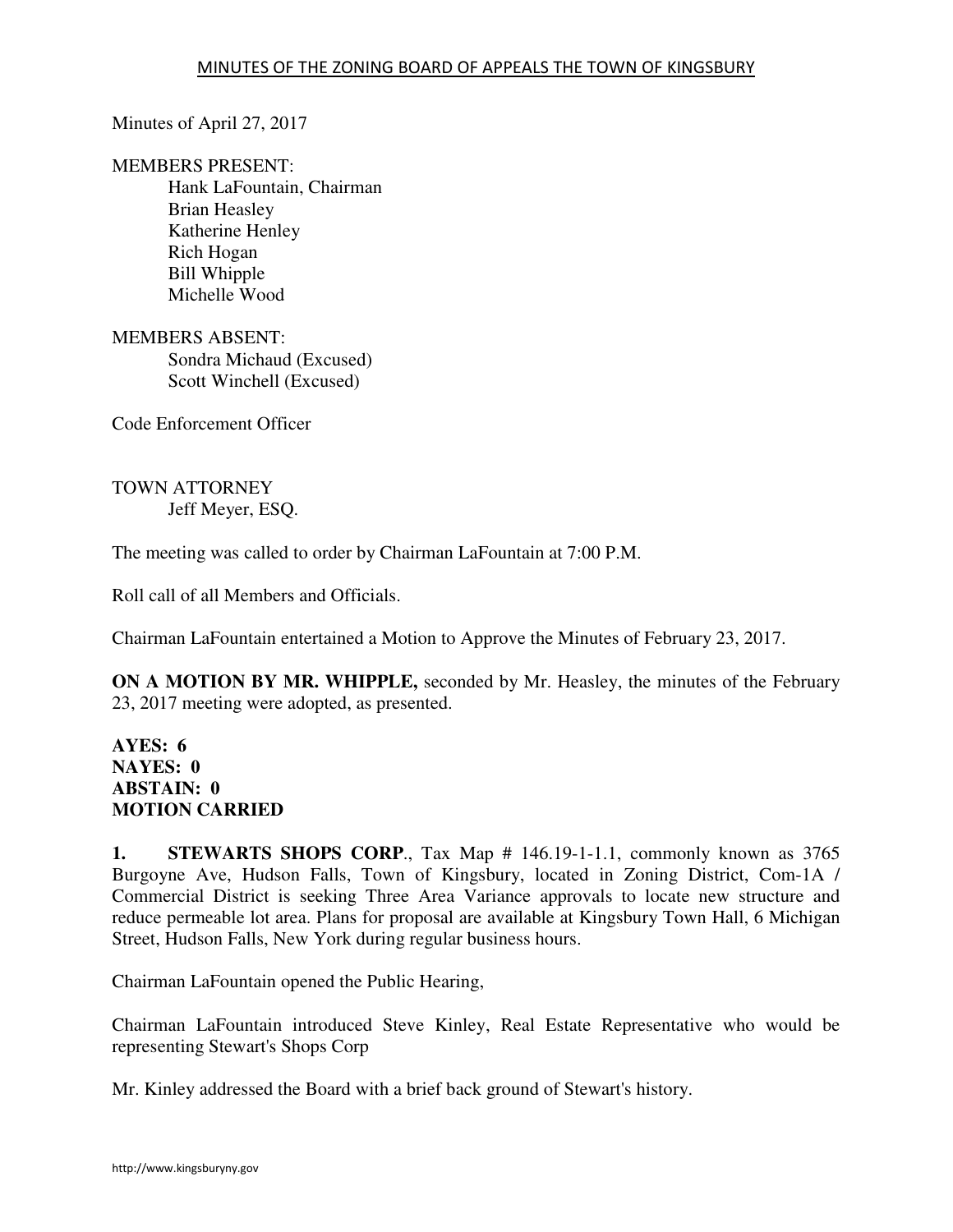Zoning Board of Appeals Meeting April 27, 2017 Page 2 of 5

Mr. Kinley stated the Stewarts Shop located at 3765 Burgoyne Avenue is approximately 2,428 square feet convenience store and canopy with 2 gas dispensers on approximately .4 acres.

They are in the process of finalizing a purchase contract to acquire .14 acres from the neighboring property (Advance Auto Parts Inc.) for a total of .54 acres.

They plan to demolish the existing store and build a new 3336 square foot convenience store with canopy and three new multi-product gas dispensers.

Mr. Kinley explained due to the way the sewer is coming in Advance Auto Parts could not hook up to the sewer line and have a septic system. At this time they have a contract in place to purchase this area. They are proposing to build the new store behind the existing store. They will then demo the old store and put the new gas pumps out front. Stewart's try to build a new store before taking the old store so there will not be any down time.

Mr. Kinley stated at the new store they will be going from two gas pumps to three pumps. The parking will go from 18 spaces to 23 spaces. They will be moving the curb cuts as well.

Mr. Kinley stated he is here tonight asking for a variance on the State Route 4 side and for the back of the property. The curb cuts will be 100' from the intersection which meet the State DOT setbacks. At this location setbacks are extended instead of a 20' setback they are required to have an 80' setback. The setback on the front (Burgoyne Avenue) is no problem. Stewart's is asking for 67' relief on state Route 4 and 12' relief in the back of the store. For the Green space they are asking for a 12% relief. The Green space will go from 25% down to 13%.

There was a discussion concerning the delivery trucks entering and exiting the site.

Mr. Kinley stated Advanced Auto was not willing to sell driveway off State Route 4 to Stewart's.

Chairman LaFountain stated for the record Washington County Planning Board approved the three variances. They also approved with conditions and recommendations to the Planning Board. The condition is a stormwater management plan with calculations to be submitted to the Town Planning Board. They also recommend that an inter-connection to Advance Auto's driveway that exits onto State Route 4 be explored.

The Board then reviewed the proposed resolution.

## ZONING BOARD OF APPEALS OF THE TOWN OF KINGSBURY COUNTY OF WASHINGTON, STATE OF NEW YORK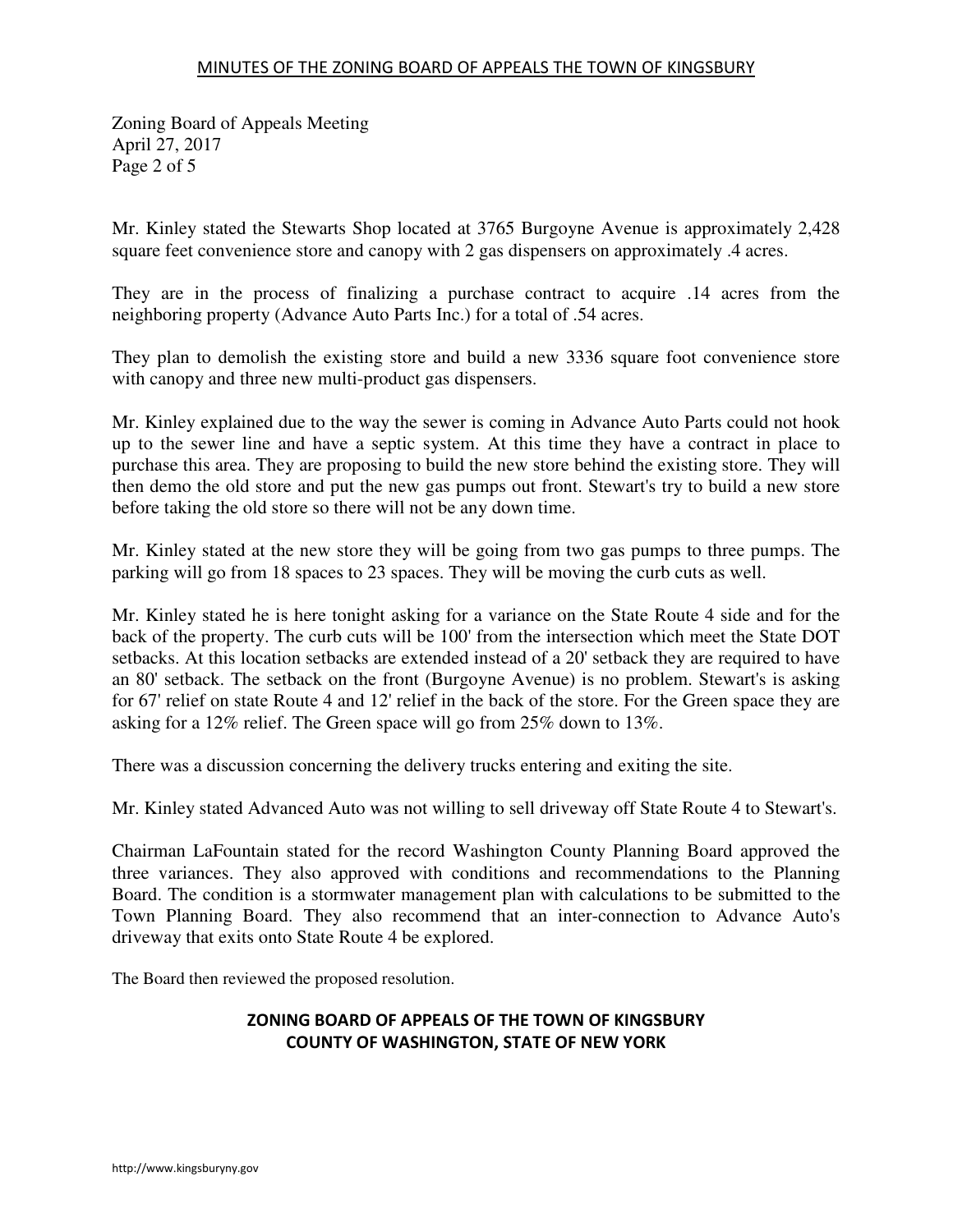### MINUTES OF THE ZONING BOARD OF APPEALS THE TOWN OF KINGSBURY

Zoning Board of Appeals Meeting April 27, 2017 Page 3 of 5

> Resolution No. 1 of April 2017 Adopted April 27, 2017

Introduced by William Whipple who moved its adoption

Seconded by Brian Heasley

# RESOLUTION APPROVING AREA VARIANCE REQUEST OF STEWART'S SHOPS CORPORATION

WHEREAS, pursuant to the Chapter 280 of the Code of the Town of Kingsbury, the Town of Kingsbury Zoning Board of Appeals (hereafter the "ZBA") is authorized and empowered issue variances in accordance with said Zoning Ordinance and Section 267-b of the Town Law;

WHEREAS, Stewart's Shops Corporation (hereafter the "Applicant"), has requested three area variances for the lot line adjustment and redevelopment of the Stewart's Shops Store located at 3765 Burgoyne Avenue, Town of Kingsbury, identified as Tax Map Numbers146.19-1-1.1 and a portion of 146.19-1-1; and

WHEREAS, the Applicant is requesting relief from code sections 280-23 (F)(1) Front Setback; 280-23 (F)(1) Rear Setback; and 280-23 (F)(2) Green Space; and

| Code Section    | Variance     | Location          | Required | Proposed | Relief |
|-----------------|--------------|-------------------|----------|----------|--------|
| $280-23$ (F)(1) | Front        | Facing US 149     | 80'      | 13'      | 67'    |
|                 | Setback      |                   |          |          |        |
| $280-23$ (F)(1) | Rear Setback | Rear of Store (S) | 20'      | 8'       | 12'    |
| $280-23$ (F)(2) | Green Space  | Site              | 25%      | 13%      | 12%    |

WHEREAS, in accordance with the State Environmental Quality Review Act (hereafter "SEQRA"), the requested variances are unlisted actions and the ZBA having previously reviewed Part II of the short Environmental Assessment Form and found the proposed action will not result in any significant environmental impacts; and

WHEREAS, a public hearing was duly held on the requested variances at which time the Applicant and members of the public were entitled to comment on the requested variance; and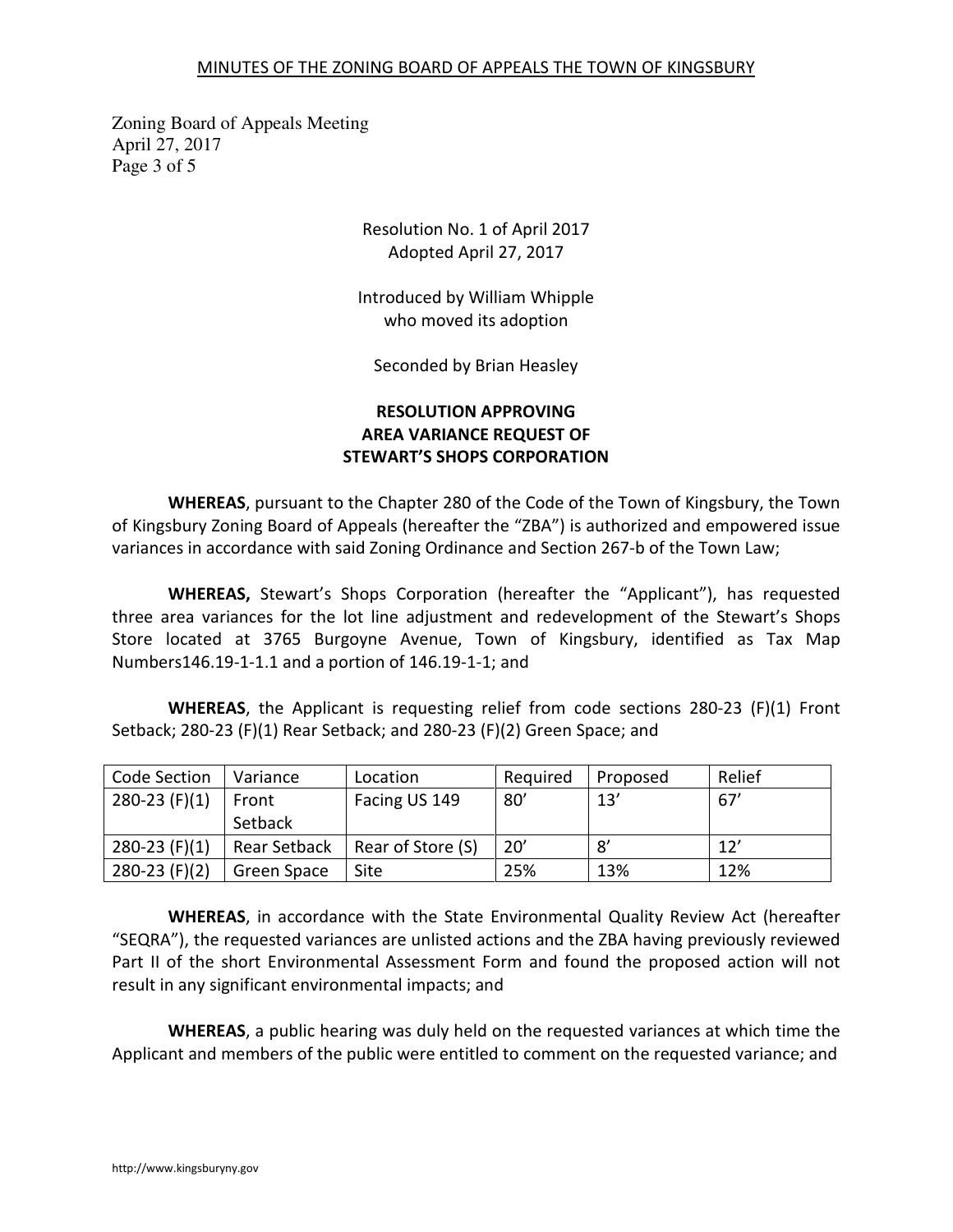Zoning Board of Appeals Meeting April 27, 2017 Page 4 of 5

WHEREAS, the ZBA has reviewed the Application and supporting materials, and has taken into consideration the comments from the public, and has reviewed the criteria found in Town Law Section 267-b.

## NOW THEREFORE BE IT RESOLVED:

 Section 1. Considering the area variance requirements: in considering the benefit to the applicant if the variance is granted, as weighed against the detriment to the health, safety and welfare of the neighborhood or community by such grant, while noting that the ZBA must grant the minimum variance that it shall deem necessary and adequate and at the same time preserve and protect the character of the neighborhood and the health, safety and welfare of the community, the ZBA APPROVES the application and finds the following:

 (a) Will an undesirable change be produced in the character of the neighborhood or will a detriment to nearby properties be created by the granting of the area variance?

No, the proposed application will improve the character of the neighborhood.

 (b) Can the benefit sought by the applicant be achieved by some method, feasible for the applicant to pursue, other than through an area variance?

No, there are no alternatives due to the size and existing lot width.

(c) Is the requested area variance substantial?

 Yes, The requested reduction is for sixty seven (67) feet relief on State Route 4 and twelve (12) foot in the rear of the store and the green space reduction of twelve percent (12%), which are all substantial, but not determinative.

 (d) Will the proposed variance have an adverse effect or impact on the physical or environmental conditions in the neighborhood or district?

 No, there will not be any adverse impacts associated with the variance. There was no public comment or any possible impacts identified.

(e) Was the alleged difficulty self-created?

Yes, the difficulty was self-created, but is insufficient to preclude granting the variance.